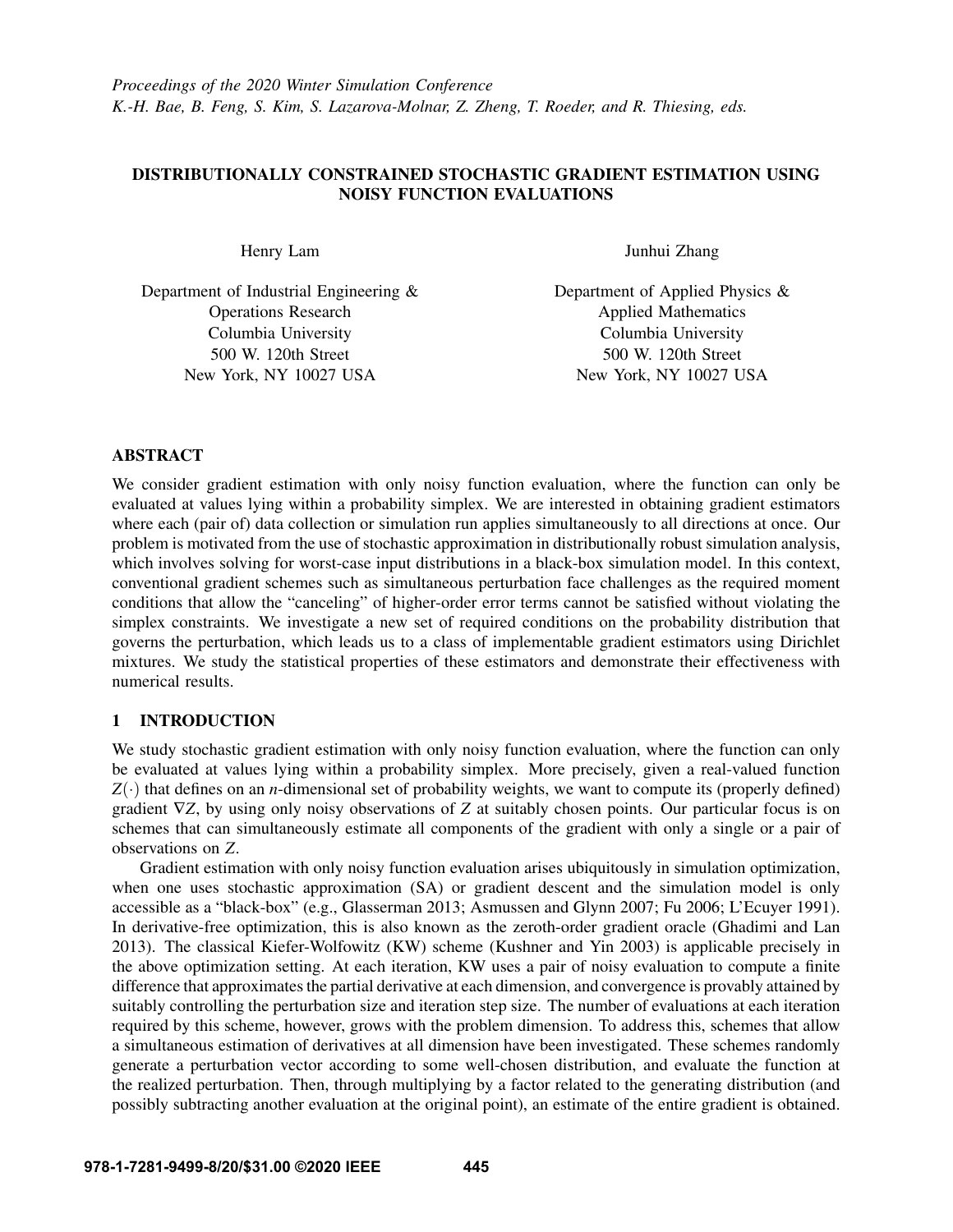Prominent examples of such approaches include the simultaneous perturbation stochastic approximation (SPSA) [\(Spall 1992;](#page-11-6) [Spall 1997\)](#page-11-7) that uses distributions with enough masses at zero, Gaussian smoothing [\(Nesterov and Spokoiny 2017\)](#page-11-8), and uniform sampling [\(Flaxman et al. 2004\)](#page-11-9) to generate the perturbation vector.

Our investigation is motivated from the use of randomized gradient estimation schemes described above in *distributionally robust simulation analysis*, a recent line of work to address input uncertainty problems. The latter refers to the estimation of confidence bounds or output variability for the performance measure of interest, when the input distributions that feed into a simulation model are corrupted by uncertainty or statistical noises. In the presence of input data, such problems can be handled by using various statistical methods including bootstrap resampling [\(Barton and Schruben 2001;](#page-11-10) [Barton et al. 2014\)](#page-11-11), delta method [\(Cheng and Holland 2004\)](#page-11-12), empirical likelihood [\(Lam and Qian 2016\)](#page-11-13) and Bayesian approaches [\(Chick](#page-11-14) [2001;](#page-11-14) [Zouaoui and Wilson 2003\)](#page-11-15). Distributionally robust simulation analysis targets especially at highuncertainty, nonparametric situations where the modeler may only have minimal information on the input distributions, such as moment ranges based on expert opinions or with a small amount of data [\(Glasserman](#page-11-16) [and Xu 2014;](#page-11-16) [Ghosh and Lam 2019;](#page-11-17) [Ghosh and Lam 2015;](#page-11-18) [Lam 2016\)](#page-11-19). The method has also been proposed to address uncertainty in directions beyond typical assumptions, such as dependency in the input processes [\(Lam 2018\)](#page-11-20). In these situations, the method aims to find worst-case bounds on the performance measure under the imposed information. It does so by solving optimization problems with objective being the target performance measure and decision variables being the uncertain input distributions. The feasible region is represented by the imposed information as constraints on the input distributions, often known as an uncertainty set or ambiguity set. If this set contains the true input distribution with high confidence, then the resulting optimal value would bound the true value of the performance measure with at least the same level of confidence guarantee.

Our studied gradient estimator is used to solve the aforementioned worst-case optimization problems. The objective function of these problems, which is the performance measure of interest, can be a blackbox simulation model in general where we can only observe noisy outputs given the input distribution. Computing the worst-case performance measure requires running stochastic approximation or gradient descent, and in this case thus falls into the setting of the zeroth-order gradient oracle where a randomized perturbation is required at each iteration. Note that, since the decision variable is the input distribution, it lies in the space of probability distributions, and the objective is typically undefined or incomputable when the decision variable is outside this region. Thus, in order to run the zeroth-order gradient-based iteration, we need to obtain a gradient estimator on the constrained space, which is precisely our focus in this paper. Though not primarily motivated, other potential applications of our investigation include SA approaches used in solving bilinear games and stochastic utility problems [\(Nemirovski et al. 2009\)](#page-11-21).

A challenge in obtaining gradient estimator via random perturbation, compared to previously studied unconstrained settings, lies in the satisfaction of the distributional and moment conditions required for the random perturbation vector. These conditions ensure that the higher-order error terms in the function evaluation or finite difference under the perturbation can be sufficiently "canceled out", so that the resulting gradient estimator enjoys good bias properties. For instance, the standard version of SPSA requires the perturbation vector to have independent, mean-zero, symmetric components with finite reciprocal moments [\(Spall 1992\)](#page-11-6). Because of the constraints in our problem, however, the perturbation vector we generate must have correlated and unsymmetric components, and with restrictive moment behaviors, thus making these previous conditions difficult to satisfy. Moreover, challenges also arise in using the idea of central finite-differencing in these schemes, as the probability constraint may, depending on the evaluation point of interest, only allow movement in either the forward or backward direction. To overcome all these challenges, in this paper we present a new set of conditions to ensure that the perturbation vector within the probability simplex leads to higher-order cancellation. We then propose a specific set of estimators using the Dirichlet mixture that satisfies these new conditions. We show how these estimators are readily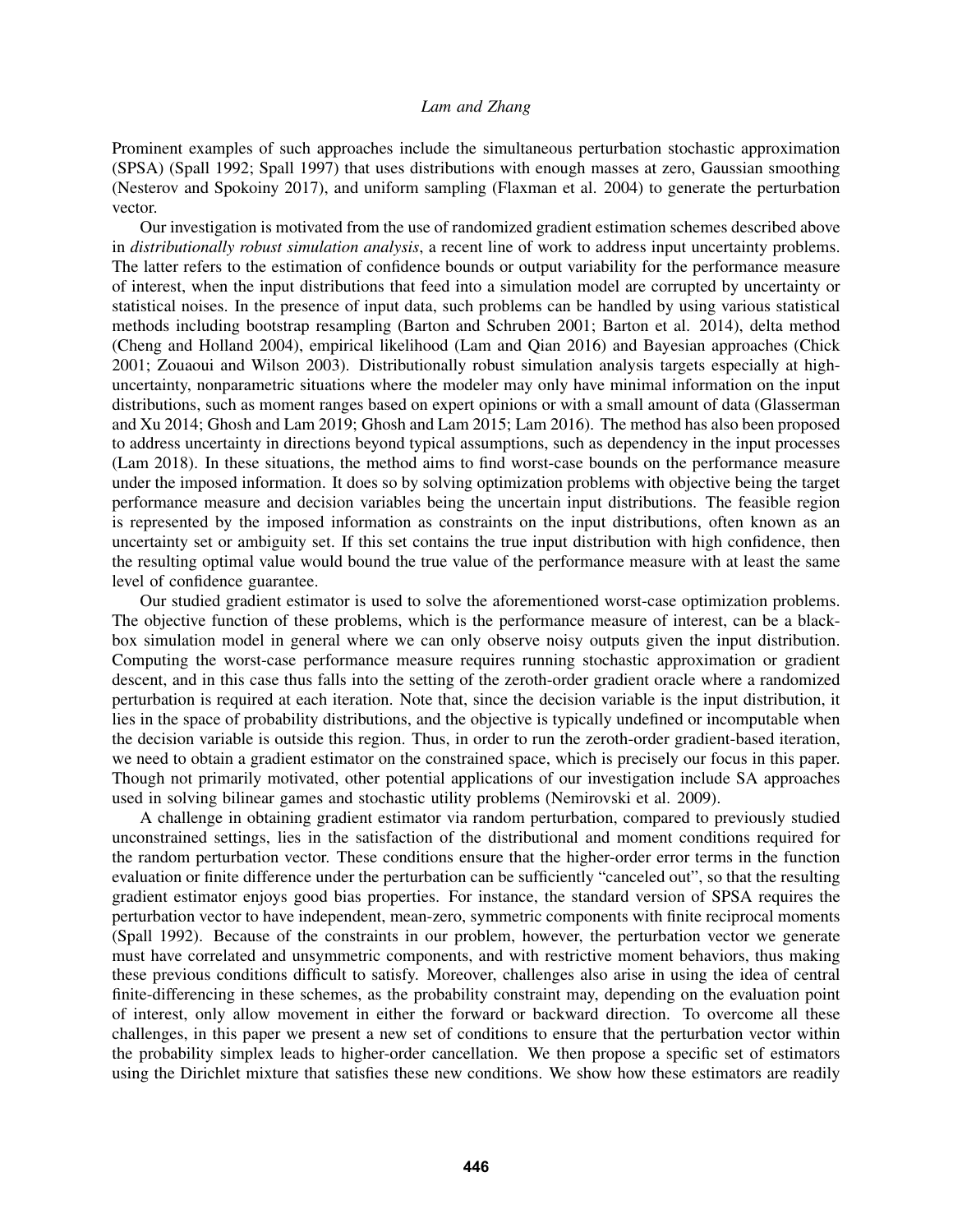implementable by offering precise guidelines. We also demonstrate their effectiveness in both estimating gradients and in applying to SA.

# <span id="page-2-5"></span>2 PROBLEM SETTING AND MOTIVATION

Consider the function  $Z(\cdot): \mathscr{S} \to \mathbb{R}$ , where

$$
\mathscr{S} = \{ \mathbf{p} = (p_1, \dots, p_n) \in \mathbb{R}^n : p_1 + \dots + p_n = 1, p_i \ge 0 \ \forall i = 1, \dots, n \}
$$

is an *n*-dimensional probability simplex. We are interested in estimating ∇*Z*(p), the gradient of *Z*. To be more precise, note that, because of the probability-simplex constraint, an arbitrary perturbation of **p** needed to define a gradient may shoot outside the domain of *Z*, and thus, when speaking of gradient, we mean a directional gradient  $\nabla Z(\mathbf{p}) \in \mathbb{R}^n$  defined such that, for any perturbation of  $\mathbf{p} \in \mathscr{S}$  to  $\mathbf{q} \in \mathscr{S}$ , we have

<span id="page-2-0"></span>
$$
Z(\mathbf{q}) - Z(\mathbf{p}) = \nabla Z(\mathbf{p})'(\mathbf{p} - \mathbf{q}) + o(||\mathbf{p} - \mathbf{q}||)
$$
\n(1)

Equivalently, we can define each component of  $\nabla Z(\mathbf{p}) = (Z_1(\mathbf{p}), \dots, Z_n(\mathbf{p}))'$  as

<span id="page-2-1"></span>
$$
Z_i(\mathbf{p}) = \lim_{\varepsilon \to 0_+} \frac{Z((1-\varepsilon)\mathbf{p} + \varepsilon \mathbf{e}_i) - Z(\mathbf{p})}{\varepsilon}
$$
(2)

where  $e_i$  is a vector that takes value 1 at component *i* and 0 otherwise. That is,  $Z_i(\mathbf{p})$  is defined by mixing p with a point mass at component *i* and evaluating the increment as the mixture parameter shrink to 0. It is straightforward to see that [\(1\)](#page-2-0) and [\(2\)](#page-2-1) coincide, up to a translation of  $c1$  for any constant  $c$  and 1 being the vector of 1's (note that [\(1\)](#page-2-0) as defined is non-unique up to this translation, i.e., for any  $\psi(\cdot)$  satisfying (1),  $\psi(\cdot) + c\mathbb{1}$  also satisfies [\(1\)](#page-2-0) for any *c*). In robust statistics, definition [\(2\)](#page-2-1) represents the so-called influence function [\(Hampel et al. 2011\)](#page-11-22) that measures the sensitivity with respect to changes in the data distribution, when viewing  $Z(\mathbf{p})$  as a statistical functional on the data distribution **p**.

Our goal is to estimate  $\nabla Z(\mathbf{p})$  when given only the capability to output noisy function evaluations. That is, given any **q**, we can output  $\hat{Z}(\mathbf{q})$  such that  $E[\hat{Z}(\mathbf{q})] = Z(\mathbf{q})$ . Here we take the liberal view that ∇*Z*(p) can refer to any candidate that satisfies [\(1\)](#page-2-0). We are particularly interested in estimating ∇*Z*(p) by randomly generating a probability vector, say  $\delta$ , and mix it with the original probability vector **p**. This can be thought as using a perturbation vector  $\delta - p$ . Our scheme then follows by evaluating *Z* at the perturbed probability vector and "projecting" to get derivative estimates simultaneously for all dimensions.

More precisely, we consider several variants of estimator. The most basic scheme is to use

<span id="page-2-2"></span>
$$
\frac{\hat{Z}((1-c)\mathbf{p}+c\delta)}{c}S(\mathbf{p},\delta)
$$
\n(3)

where  $c > 0$  and  $S(\mathbf{p}, \delta) \in \mathbb{R}^n$  are chosen by user. When *R* simulation budget is available, we would randomly draw  $\delta^{j}$ ,  $j = 1, ..., R$ , evaluate [\(3\)](#page-2-2) each time with an independent evaluation of  $\hat{Z}$ , and at the end output their average, i.e.,

<span id="page-2-3"></span>
$$
\frac{1}{R} \sum_{j=1}^{R} \frac{\hat{Z}^j((1-c)\mathbf{p} + c\delta^j)}{c} S(\mathbf{p}, \delta^j)
$$
(4)

where  $\hat{Z}^{j}(\cdot), j = 1, \ldots, R$  denotes R independent function evaluations. We call [\(3\)](#page-2-2) and [\(4\)](#page-2-3) the *singlefunction-evaluation (SFE) estimator*.

In [\(3\)](#page-2-2) and [\(4\)](#page-2-3),  $c > 0$  is a perturbation size that could depend on a given *R*. The vector  $S(\mathbf{p}, \delta)$  represents a factor or "score function" that aims to cancel out higher-order terms in the associated Taylor series in order to control the bias.

Next, consider the use of two function evaluations, one at  $(1-c)\mathbf{p}+c\delta$  and one at **p** itself. We output

<span id="page-2-4"></span>
$$
\frac{\hat{Z}^1((1-c)\mathbf{p}+c\delta)-\hat{Z}^2(\mathbf{p})}{c}S(\mathbf{p},\delta)
$$
\n(5)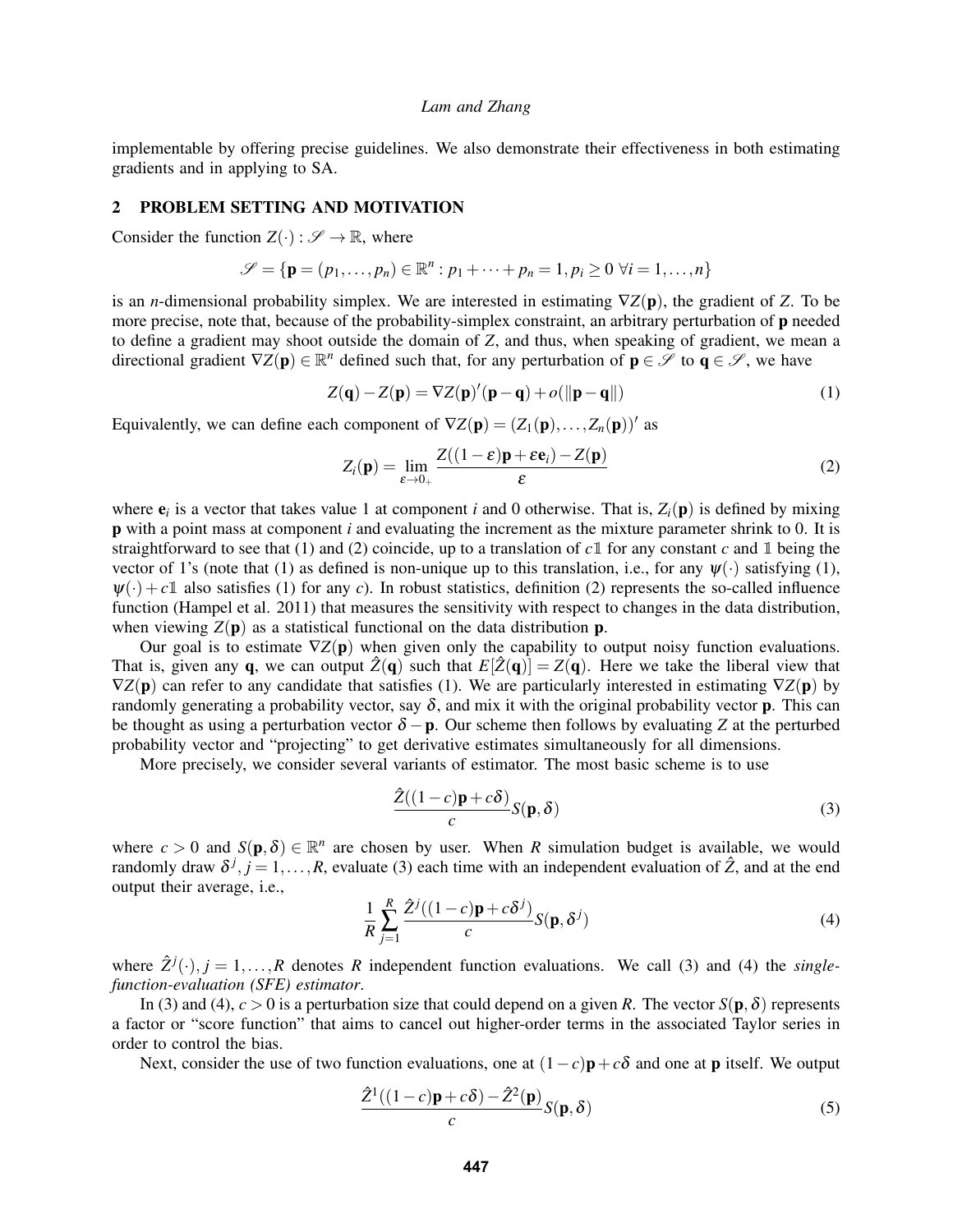where  $\hat{Z}^1(\cdot)$  and  $\hat{Z}^2(\cdot)$  represent two independent evaluations, and  $c > 0$  and  $S(\mathbf{p}, \delta) \in \mathbb{R}^n$  are chosen by user like before. Analogously, when 2*R* simulation budget is available, we would use

<span id="page-3-0"></span>
$$
\frac{1}{R} \sum_{j=1}^{R} \frac{\hat{Z}^{2j-1}((1-c)\mathbf{p} + c\delta^j) - \hat{Z}^{2j}(\mathbf{p})}{c} S(\mathbf{p}, \delta^j)
$$
(6)

where  $\hat{Z}^{2j-1}(\cdot), \hat{Z}^{2j}(\cdot), j = 1, ..., R$  are 2*R* independent function evaluations. We call [\(5\)](#page-2-4) and [\(6\)](#page-3-0) the *forward-function-evaluation (FFE) estimator*.

Lastly, we also consider a variant similar to central finite-differencing. Consider using two function evaluations, one at  $(1-c)\mathbf{p}+c\delta$  and one at  $(1+c)\mathbf{p}-c\delta$ . We output

<span id="page-3-1"></span>
$$
\frac{\hat{Z}^1((1-c)\mathbf{p}+c\delta)-\hat{Z}^2((1+c)\mathbf{p}-c\delta)}{2c}S(\mathbf{p},\delta)
$$
\n(7)

where  $\hat{Z}^1(\cdot)$  and  $\hat{Z}^2(\cdot)$  again represent two independent evaluations. Like FFE, when 2*R* simulation budget is available, we would use

<span id="page-3-2"></span>
$$
\frac{1}{R}\sum_{j=1}^{R}\frac{\hat{Z}^{2j-1}((1-c)\mathbf{p}+c\delta^{j})-\hat{Z}^{2j}((1+c)\mathbf{p}-c\delta^{j})}{2c}S(\mathbf{p},\delta^{j})
$$
\n(8)

where  $\hat{Z}^{2j-1}(\cdot), \hat{Z}^{2j}(\cdot), j = 1, \ldots, R$  are 2*R* independent function evaluations. We call [\(7\)](#page-3-1) and [\(8\)](#page-3-2) the *central-function-evaluation (CFE) estimator*.

Let us investigate and compare the statistical errors of the above estimators in estimating the gradient. In doing so we will also highlight the involved challenges. Typically, all the estimators above have variances that scale in order  $1/(Rc^2)$ , as the *c* appears in the denominator of these estimators. To understand the bias, supposing *Z* is sufficiently smooth, consider the Taylor series

<span id="page-3-5"></span>
$$
Z((1-c)\mathbf{p}+c\delta) = Z(\mathbf{p}) + c\nabla Z(\mathbf{p})'(\delta-\mathbf{p}) + \frac{c^2}{2}(\delta-\mathbf{p})'\nabla^2 Z(\mathbf{p})(\delta-\mathbf{p}) + O(c^3)
$$
(9)

where  $\nabla^2 Z(\mathbf{p})$  is a properly defined Hessian. Now, since  $\delta$  and the function evaluations are independent, we can write the expectation of SFE as

<span id="page-3-4"></span>
$$
E\left[\frac{Z((1-c)\mathbf{p}+c\delta)}{c}S(\mathbf{p},\delta)\right]
$$
  
=  $E\left[\frac{1}{c}\left(Z(\mathbf{p})+c\nabla Z(\mathbf{p})'(\delta-\mathbf{p})+\frac{c^2}{2}(\delta-\mathbf{p})'\nabla^2 Z(\mathbf{p})(\delta-\mathbf{p})+O(c^3)\right)S(\mathbf{p},\delta)\right]$   
=  $Z(\mathbf{p})\frac{E[S(\mathbf{p},\delta)]}{c}+\nabla Z(\mathbf{p})'E[(\delta-\mathbf{p})S(\mathbf{p},\delta)]+\frac{c}{2}tr(E[\nabla^2 Z(\mathbf{p})(\delta-\mathbf{p})(\delta-\mathbf{p})'S(\mathbf{p},\delta)])+O(c^2)(10)$ 

Thus, if we can ensure that

<span id="page-3-3"></span>
$$
E[S(\mathbf{p}, \delta)] = 0 \tag{11}
$$

$$
E[(\delta - \mathbf{p})S(\mathbf{p}, \delta)] = I \tag{12}
$$

$$
tr(E[\nabla^2 Z(\mathbf{p})(\delta - \mathbf{p})(\delta - \mathbf{p})'S(\mathbf{p}, \delta)]) = 0
$$
\n(13)

where  $I$  is the identity matrix and 0 are zero matrices each in the suitable dimension, then SFE gives rise to a gradient estimator that has bias  $O(c^2)$ . If, however, [\(13\)](#page-3-3) cannot be satisfied, then the bias could be  $O(c)$ , which is less desirable.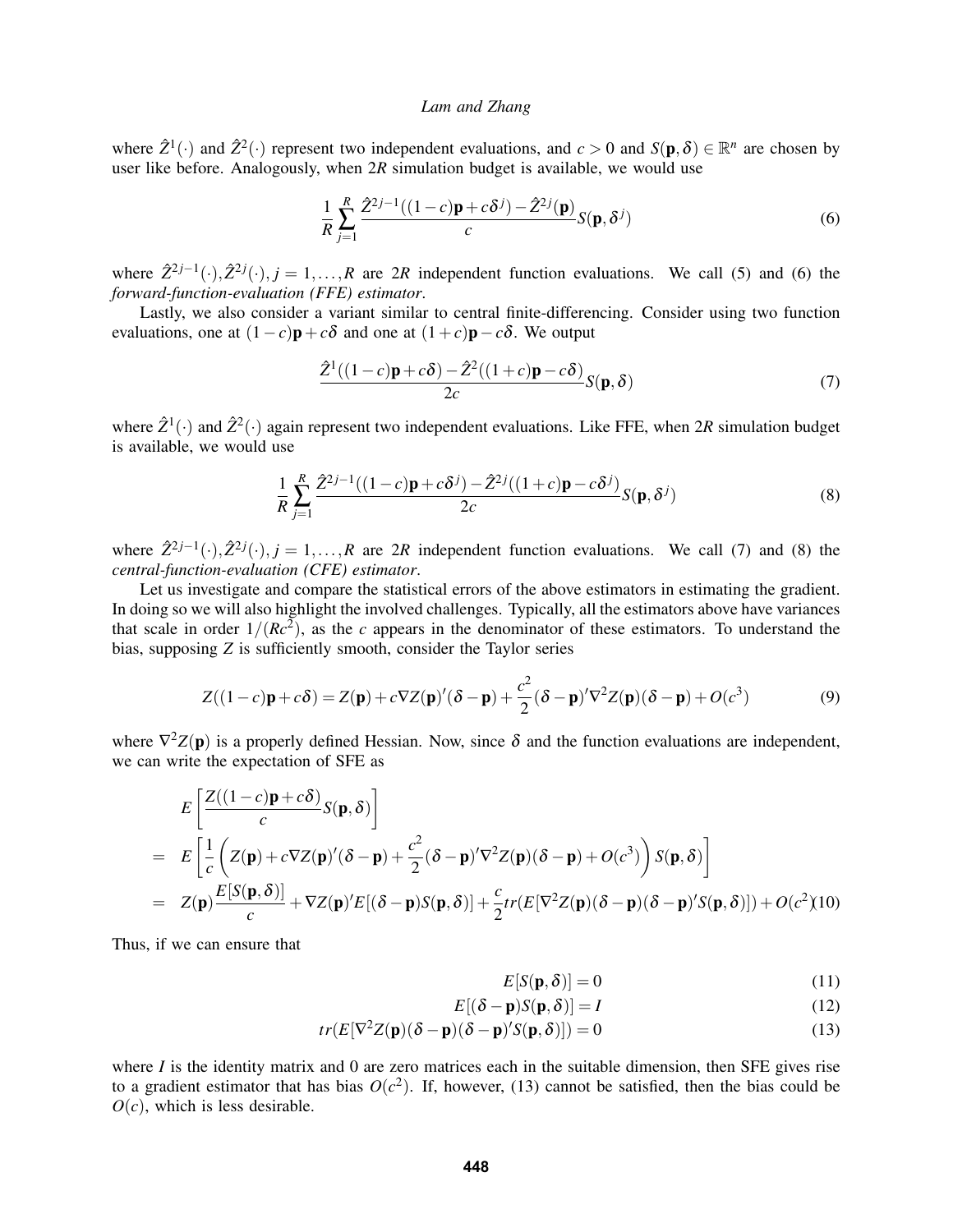It is easy to see that FFE follows a similar, though slightly different, behavior. Its expectation is

$$
E\left[\frac{Z((1-c)\mathbf{p}+c\delta)-Z(\mathbf{p})}{c}S(\mathbf{p},\delta)\right]
$$
  
=  $\nabla Z(\mathbf{p})'E[(\delta-\mathbf{p})S(\mathbf{p},\delta)]+\frac{c}{2}tr(E[\nabla^2 Z(\mathbf{p})(\delta-\mathbf{p})(\delta-\mathbf{p})'S(\mathbf{p},\delta)])+O(c^2)$ 

Compared with [\(10\)](#page-3-4), the term  $Z(p)E[S(p,\delta)]/c$  disappears. Thus, if we can ensure that

<span id="page-4-0"></span>
$$
E[(\delta - \mathbf{p})S(\mathbf{p}, \delta)] = I \tag{14}
$$

$$
tr(E[\nabla^2 Z(\mathbf{p})(\delta - \mathbf{p})(\delta - \mathbf{p})'S(\mathbf{p}, \delta)]) = 0
$$
\n(15)

then we have bias  $O(c^2)$ , and similarly if only [\(14\)](#page-4-0) is enforced, then bias is  $O(c)$ . As we will see, [\(11\)](#page-3-3) can be easily satisfied, and thus it may appear that SFE is preferable as it only requires one function evaluation to get one "gradient sample". However, the first term  $Z(p)E[S(p,\delta)]/c$  has a c in the denominator, so with a finite simulation run this term could add significantly to the variance. This is intuitive as SFE does not resemble a finite-difference scheme, the latter capturing the differencing needed in evaluating a derivative.

Next we discuss CFE. Thanks to the central finite-differencing, the first and third-order terms in the Taylor series of  $Z((1-c)\mathbf{p}+c\delta)$  and  $Z((1+c)\mathbf{p}-c\delta)$  cancel out, so that

$$
E\left[\frac{Z((1-c)\mathbf{p}+c\delta)-Z((1+c)\mathbf{p}-c\delta)}{2c}S(\mathbf{p},\delta)\right]=\nabla Z(\mathbf{p})'E[(\delta-\mathbf{p})S(\mathbf{p},\delta)]+O(c^2)
$$

Thus, to ensure a bias  $O(c^2)$ , we only require

$$
E[(\delta - \mathbf{p})S(\mathbf{p}, \delta)] = I
$$

This appears to be desirable. However, note that  $(1+c)\mathbf{p} - c\delta$  is not a proper mixture and may not correspond to a probability distribution.

Thus, taking into account the variance and the implementability, FFE appears the best one among the three candidates. We will see that [\(11\)](#page-3-3) and [\(12\)](#page-3-3) are quite easy to enforce. In this sense, CFE can result in  $O(c^2)$  bias, but it is not implementable generally due to the probability simplex constraint. SFE and FFE, on the other hand, can also ensure bias  $O(c)$  easily, and FFE has significantly better variance with a price of needing twice as many function evaluations.

The main challenge, however, is that without the central finite-differencing trick, it is not obvious how to lift FFE and SFE to a bias  $O(c^2)$ . This would be the main investigation in the next section.

To close this section, we describe how the above estimators are applied. They are primarily motivated from distributionally robust simulation analysis. Here, think of  $Z(P)$  as a performance measure that depends on some input distribution *P*. For instance, *P* could denote the interarrival or service times in a queueing system, and *Z*(*P*) represents some output performance measure such as the expected wait time. When *P* is uncertain but some information is available, we can consider computing the worst case bounds for the performance measure given by

<span id="page-4-1"></span>
$$
\min_{P \in \mathcal{U}} Z(P) \quad \text{and} \quad \max_{P \in \mathcal{U}} Z(P) \tag{16}
$$

where  $\mathcal U$  is the uncertainty set that contains information on *P*. For instance,  $\mathcal U$  can denote moment and support constraints, so that  $\mathcal{U} = \{P : E_P[f_l(X)] \leq \mu_l, l = 1, 2, ..., s, supp \ P = A\}$  for some moment functions  $f_l(\cdot)$ 's,  $\mu_l \in \mathbb{R}$ , *X* denotes a generic random variable under distribution *P*, and *A* is a subset in the domain of *P*. As another example, one could also consider a neighborhood of a baseline model measured by statistical distances such as the  $\phi$ -divergence, in which case  $\mathcal{U} = \{P : d_{\phi}(P, P_b) \leq \eta\}$  where  $d_{\phi}(P, P_b)$  denotes the  $\phi$ -divergence from some baseline distribution  $P_b$ . Depending on the information, these constraints or combinations of them can be used in a given context.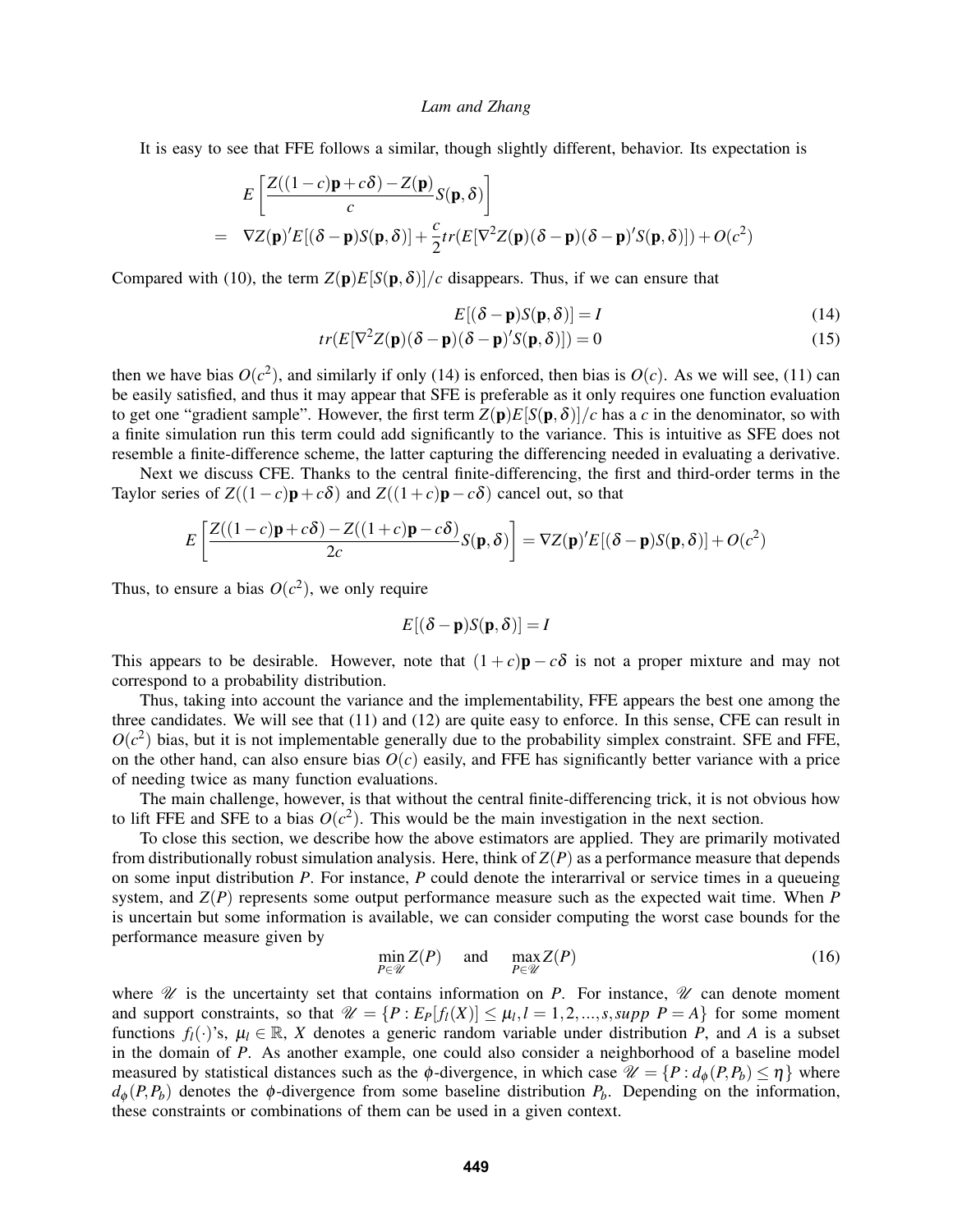One motivation of our investigated gradient estimator is to iteratively solve [\(16\)](#page-4-1) using SA when *Z* is accessible only via noisy function evaluation. Note that, in many simulation analysis, *P* can be a continuous distribution. However, one can suitably discretize the distribution by using support points generated from a heavy-tailed distribution and solving the problem on the sampled support points (see [Ghosh and Lam](#page-11-17) [2019\)](#page-11-17). This reduces to solving

<span id="page-5-0"></span>
$$
\min_{\mathbf{p}\in\mathscr{U}}Z(\mathbf{p})\quad\text{and}\quad\max_{\mathbf{p}\in\mathscr{U}}Z(\mathbf{p})\tag{17}
$$

Then, to solve say the minimization problem in [\(17\)](#page-5-0), we can use for instance the Frank-Wolfe (FW) method which requires at each iteration solves  $\min_{q \in \mathcal{U}} \hat{\nabla}Z(\mathbf{p})'(\mathbf{q}-\mathbf{p})$ . Here, in view of the discussion above, we can equivalently replace the gradient  $\nabla Z(\mathbf{p})$  with any  $\psi(\mathbf{p}) = c_1 \nabla Z(\mathbf{p}) + c_2 \mathbb{1}$  for some  $c_1 > 0$  and  $c_2 \in \mathbb{R}$ . Taking into account the error in the gradient estimation, Frank-Wolfe stochastic approximation (FWSA) [\(Ghosh and Lam 2019\)](#page-11-17) would solve  $\min_{q \in \mathcal{U}} \hat{\psi}(\mathbf{p})'(\mathbf{q}-\mathbf{p})$  where  $\hat{\psi}(\mathbf{p})$  is an estimator of  $\psi(\mathbf{p})$ .

## 3 IMPLEMENTABLE GRADIENT ESTIMATORS WITH DIRICHLET MIXTURES

In view of the discussion in Section [2,](#page-2-5) we aim to get an estimator for  $\psi(\mathbf{p})$ , an equivalent to  $\nabla Z(\mathbf{p})$ , by using random perturbation that satisfies [\(11\)](#page-3-3) to [\(12\)](#page-3-3). We will focus mostly on SFE and FFE as they are more readily implementable, but we would also discuss briefly how CFE can also be used if one impose extra requirement on the initial solution in the associated SA scheme. In particular, we will base our choice on the use of a mixture of Dirichlet distributions, i.e.,

$$
\delta = \sum_{i=1}^K \theta_i \Delta_i, \quad \theta_i > 0, \ \Delta_i \sim Dir(\alpha_i), \ \alpha_i = (\alpha_{i,1}, \alpha_{i,2}, ..., \alpha_{i,n})
$$

where  $(\theta_1,\ldots,\theta_K) \in \mathbb{R}^K$  are probability weights. Moreover, we set the score function  $S(\mathbf{p},\delta) = \gamma(\delta - \mathbf{p})$ for some  $\gamma \in \mathbb{R}$ .

For our development, the following facts on Dirichlet distributions will be useful. Let  $\Delta_i = (\Delta_{i,1}, \Delta_{i,2}, ..., \Delta_{i,n}) \sim$  $Dir(\alpha_{i,1}, \alpha_{i,2},..., \alpha_{i,n})$ , and  $\alpha_{i,0} = \sum_{j=1}^{n} \alpha_{i,j}$ . We have

$$
E(\Delta_{i,j}) = \frac{\alpha_{i,j}}{\alpha_{i,0}}
$$

$$
Var(\Delta_{i,j}) = \frac{\alpha_{i,j}/\alpha_{i,0}}{\alpha_{i,0}+1} - \frac{(\alpha_{i,j}/\alpha_{i,0})^2}{\alpha_{i,0}+1}
$$

$$
Cov(\Delta_{i,j}, \Delta_{i,k}) = -\frac{(\alpha_{i,j}/\alpha_{i,0})(\alpha_{i,k}/\alpha_{i,0})}{\alpha_{i,0}+1}
$$

Thus,

$$
E((\Delta_i - E(\Delta_i))(\Delta_i - E(\Delta_i))') = \frac{diag(\alpha_i/\alpha_{i,0})}{\alpha_{i,0}+1} - \frac{(\alpha_i/\alpha_{i,0})(\alpha_i/\alpha_{i,0})'}{\alpha_{i,0}+1}
$$

where  $\alpha_i = (\alpha_{i,1}, \alpha_{i,2}, \ldots, \alpha_{i,n}).$ 

## 3.1 Explicit Moment Conditions

We begin with a more explicit set of conditions to replace [\(11\)](#page-3-3) to [\(13\)](#page-3-3). To streamline presentation, from now on we skip the argument **p** in  $\nabla Z(\mathbf{p})$  and  $\nabla^2 Z(\mathbf{p})$  and simply use  $\nabla Z$  and  $\nabla^2 Z$ . We have the following: **Theorem 1** If  $\delta$  satisfies

$$
E[\delta] = \mathbf{p} \tag{18a}
$$

<span id="page-5-1"></span>
$$
\gamma E[(\delta - \mathbf{p})'(\delta - \mathbf{p})] = I - \frac{\mathbb{1}\mathbb{1}'}{n}
$$
\n(18b)

$$
E[(\delta - \mathbf{p})_i(\delta - \mathbf{p})_j(\delta - \mathbf{p})_k] = \mu \ \forall \ (i, j, k) \in [n] \times [n] \times [n]
$$
 (18c)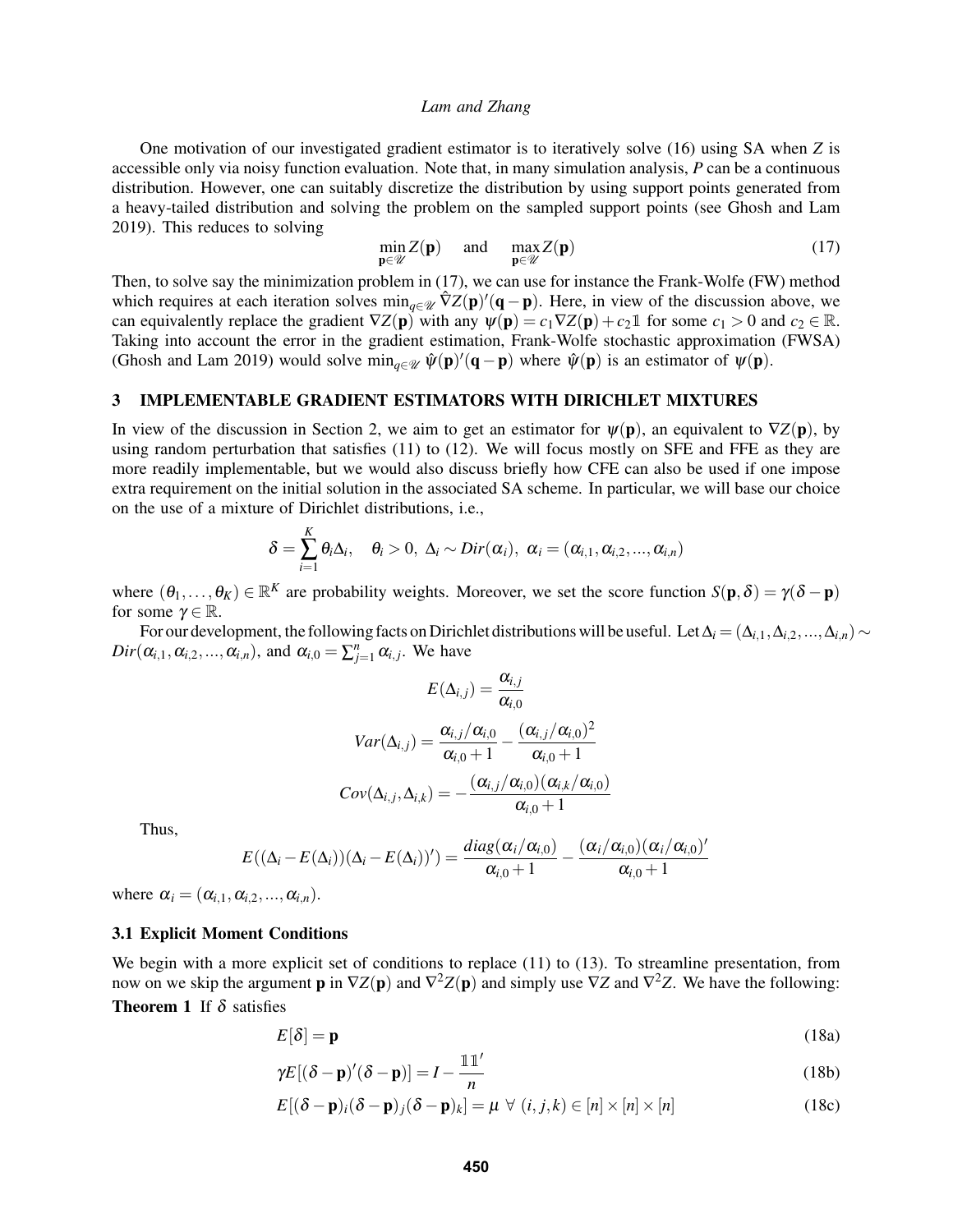for some  $\mu, \gamma \in \mathbb{R}$ , assume *Z* is trice differentiable, and  $\delta$  has bounded fourth moments, and we let our gradient estimator be

$$
\hat{\psi}(\mathbf{p}) = \frac{\gamma}{c}\hat{Z}((1-c)\mathbf{p} + c\delta)(\delta - \mathbf{p})
$$

Then

$$
E[\hat{\psi}(\mathbf{p})] = \nabla Z + \left(\frac{c\mu\gamma}{2} \mathbb{1}'\nabla^2 Z \mathbb{1} - \frac{\mathbb{1}'\nabla Z}{n}\right) \mathbb{1} + O(c^2)
$$

*Proof.* Using the Taylor expansion of  $Z((1-c)\mathbf{p}+c\delta)$  in [\(9\)](#page-3-5), we get

$$
E[\hat{\psi}(\mathbf{p})] = \frac{\gamma}{c} Z(\mathbf{p}) E[(\delta - \mathbf{p})] + \gamma E[(\delta - \mathbf{p})(\delta - \mathbf{p})']\nabla Z + \frac{\gamma c}{2} E[(\delta - \mathbf{p})'\nabla^2 Z(\delta - \mathbf{p})(\delta - \mathbf{p})] + O(c^2)
$$
  
=  $(I - \frac{\mathbb{I} \mathbb{I}'}{n})\nabla Z + (\frac{c\mu\gamma}{2} \mathbb{I}'\nabla^2 Z \mathbb{I}) \mathbb{I} + O(c^2)$   
=  $\nabla Z + (\frac{c\mu\gamma}{2} \mathbb{I}'\nabla^2 Z \mathbb{I} - \frac{\mathbb{I}'\nabla Z}{n}) \mathbb{I} + O(c^2)$ 

 $\Box$ 

Thus, Theorem [1](#page-5-1) implies that if we can enforce the third-order constraint in [\(18\)](#page-5-1) with  $\mu = 0$ , then we can have an estimator with bias  $O(c^2)$  in estimating  $\psi(\mathbf{p})$ .

### 3.2 An Eligible Dirichlet Mixture

We will find a specific implementable  $\delta$  that satisfies the conditions in [\(18\)](#page-5-1), by using a mixture of  $K = n(n-1)/2+1$  of Dirichlet distributions. Without loss of generality, we assume  $\mathbf{p} = (p_1, p_2, ..., p_n), p_1 \leq$  $p_2 \leq ... \leq p_n$ . Moreover, each Dirichlet only perturbs two variables, and putting all of them together will have enough degree of freedom to control the covariance matrix and the third-order constraints in [\(18\)](#page-5-1).

Now consider

<span id="page-6-0"></span>
$$
\delta = \sum_{l=1}^{n-1} \sum_{j=l+1}^{n} \theta^{l,j} \Delta^{l,j} + \theta^n \Delta^n \tag{19}
$$

where  $\Delta^{l,i} \sim Dir(\alpha_{l,i})$  and  $\Delta^n \sim Dir(\alpha_n)$ , with

$$
\theta^{1} = \theta^{1,i} = 2p_1/(n-1), i = 2, 3, ..., n
$$
  
\n
$$
\theta^{2} = \theta^{2,i} = (2p_2 - \theta^{1})/(n-2), i = 3, 4, ..., n
$$
  
\n...\n
$$
\theta^{l} = \theta^{l,i} = (2p_l - \sum_{j=1}^{l-1} \theta^{j})/(n-l), i = l+1, ..., n
$$
  
\n...\n
$$
\theta^{n-1} = \theta^{n-1,n} = (2p_{n-1} - \sum_{j=1}^{n-2} \theta^{j})
$$
  
\n
$$
\theta^{n} = p_n - \sum_{j=1}^{n-1} \theta^{j}/2
$$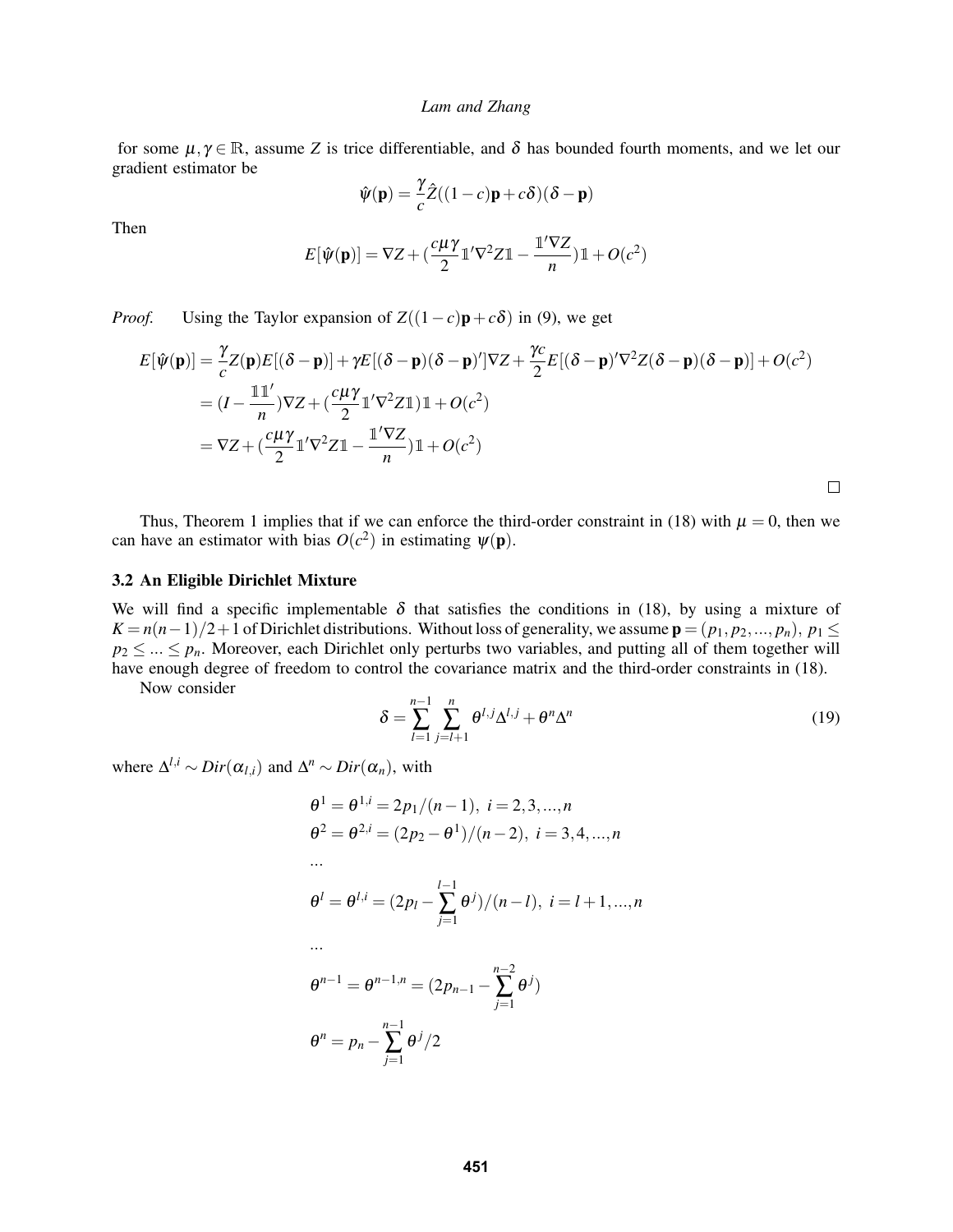and

$$
\alpha_{l,i}/\alpha_{l,i}^0 = (\mathbf{e}_i + \mathbf{e}_l)/2
$$
  
\n
$$
\alpha_{l,i}^0 = \mathbb{1}' \alpha_{l,i} = C(\theta^{l,i})^2 - 1
$$
  
\n
$$
\alpha_n = \mathbf{e}_n
$$

where *C* is large constant such that  $C(\theta^{l,i})^2 > 1$ , and  $\gamma = 4C/n$ .

<span id="page-7-0"></span>**Theorem 2** The distribution  $\delta$  chosen as [\(19\)](#page-6-0) with the depicted parameter choices satisfies [\(18\)](#page-5-1) with  $\mu = 0$ .

Theorem [2](#page-7-0) stipulates that the choice of  $\delta$  in [\(19\)](#page-6-0) can be used in SFE and FFE to obtain a bias  $O(c^2)$ . Its proofs is skipped due to space limit.

The Dirichlet mixture  $\delta$  for SFE and FFE works for CFE, assuming the "backward" perturbed distribution  $(1+c)\mathbf{p}-c\delta$  is well-defined. Moreover, in such situations, we can obtain a workable  $\delta$  that mixes only *n* Dirichlet distributions instead of order *n*<sup>2</sup>, which is depicted as follows. Let  $\delta = \sum_{l=1}^{n} \theta^l \Delta^l$ ,  $\Delta^l \sim Dir(\alpha_l)$ where

$$
\theta^{l} = \begin{cases} np_1 & (l = 1) \\ p_l - p_1 & (l = 2, 3, ..., n) \end{cases}
$$

$$
\alpha_l = \begin{cases} \frac{1}{n} & (l = 1) \\ e_l & (l = 2, 3, ..., n) \end{cases}
$$

and  $\gamma = \frac{2}{np_1^2}$ . We then have

$$
E[\delta] = p_1 \mathbb{1} + \sum_{l=2}^{n} (p_l - p_1) \mathbf{e}_l = \sum_{l=1}^{n} p_l \mathbf{e}_l = \mathbf{p}
$$

and

$$
\gamma Cov(\delta) = \gamma \frac{np_1^2}{2} \left( diag(\mathbb{1}) - \frac{\mathbb{1}\mathbb{1}'}{n} \right) = I - \frac{\mathbb{1}\mathbb{1}'}{n}
$$

We briefly indicate how one may avoid the possibility of the "backward" perturbation lying outside the probability simplex in the CFE. If we start with an initial solution (i.e., distribution) that has positive mass at each support point. Then, by properly tuning the step size and perturbation size at each iteration, the probability mass at each support point can still remain sufficiently positive, so that moving down a mass by the next perturbation size would still be allowable. These choices can be obtained in such a way that still allows convergence under standard assumptions, via an analysis on the constants needed in the scaling of these sizes.

### 4 NUMERICAL RESULTS

In this section, we conduct numerical experiments to compare the performance of the three gradient estimators. We also experiment the FWSA and its variant, a mirror descent (MD) SA algorithm [\(Nemirovski et al.](#page-11-21) [2009;](#page-11-21) [Ghosh and Lam 2015\)](#page-11-18). We consider a deterministic example:  $Z(\mathbf{p}) = \mathbf{p}'A'A\mathbf{p} + B'\mathbf{p} + C$  where  $p \in \mathbb{R}^{10}$ . (Here we generate  $A \in \mathbb{R}^{10 \times 10}$ ,  $B \in \mathbb{R}^{10}$ ,  $C \in \mathbb{R}$  randomly such that each entry of them follows *Uniform*(0,1) independently). Thus, we can evaluate *Z* exactly and so  $var(\hat{Z}) = \sigma^2 = 0$ . Note that, though the example is deterministic, the bias and variance discussed in previous sections still hold due to the randomization in the perturbation direction.

We consider solving the minimization problem in  $(17)$  with moment constraints

$$
\sum_{i} p_i x_i \in [0.3, 0.7], \ \sum_{i} p_i x_i^2 \in [0.2815, 0.4222], \ x_i = \frac{i-1}{9}, \ i = 1, ..., 10
$$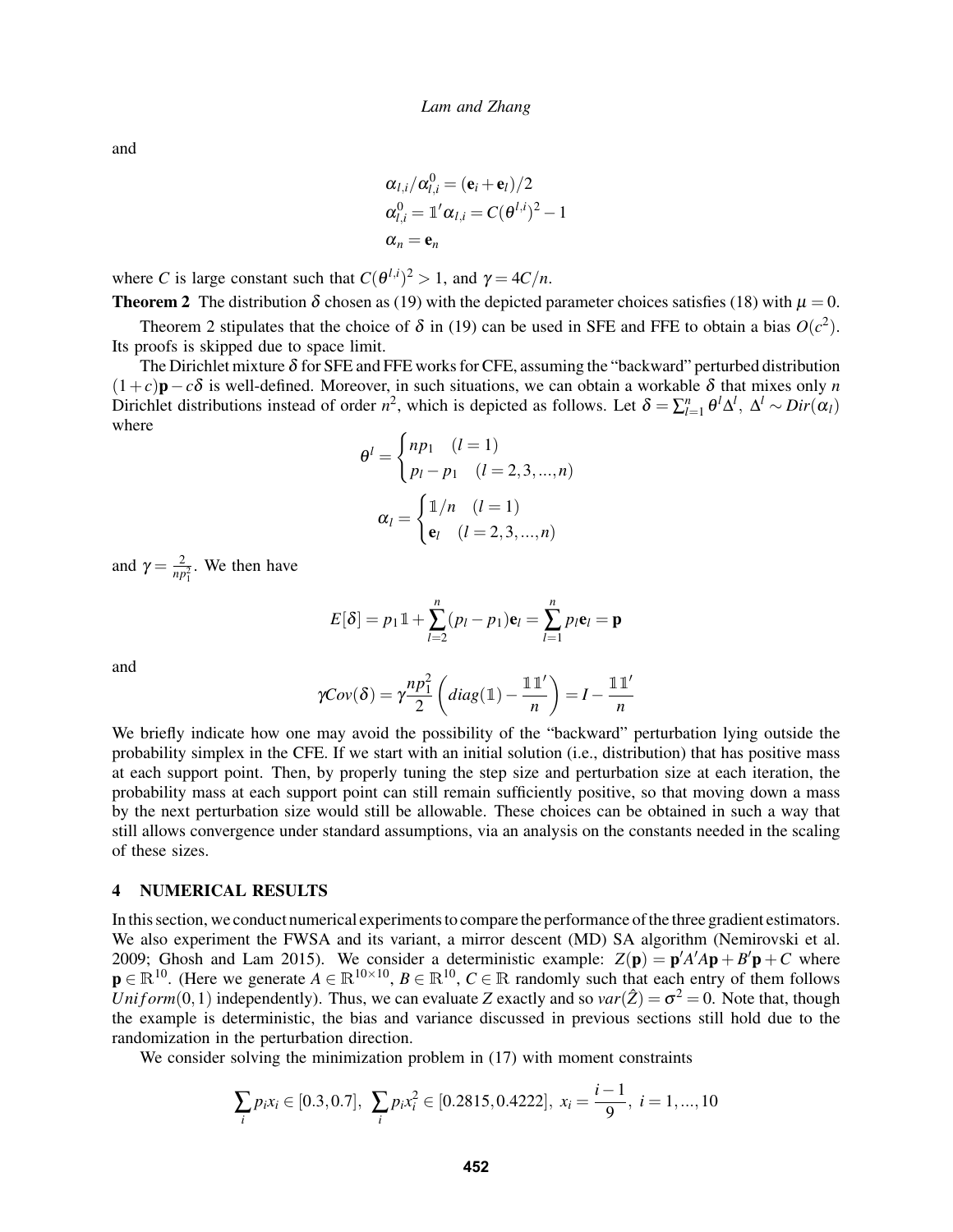We choose these bounds because setting  $p_1 = ... = p_1 = 1/10$ , we have  $\sum_i p_i x_i = 0.5$ ,  $\sum_i p_i x_i^2 \approx 0.3519$ , so this set of moment constraints describes a set that is close to the uniform distribution.

The experiment has 2 parts: first, we show that the proposed Dirichlet mixture distribution indeed satisfies the constraints in [\(18\)](#page-5-1) ((c) for SFE, FFE) and we compare the mean squared error (MSE) of the three gradient estimators under different *R* and *c*. Second, we test the proposed FWSA and MDSA algorithm for the convex quadratic function *Z*.

## 4.1 Performances of Gradient Estimators

First, we test the distributions for the proposed Dirichlet mixture distributions for Estimator I (SFE), II (FFE) and III (CFE) (For I and II we use the same distribution of  $\delta$ , so we only show the plot for II, and for III we use the simpler version that only uses *n* Dirichlets in the mixture). To see this, we show  $E[\delta], \gamma E[(\delta - \mathbf{p})(\delta - \mathbf{p})']$ ,  $E[(\delta - \mathbf{p})_i(\delta - \mathbf{p})_j(\delta - \mathbf{p})_k]$  as estimated in the 200th iteration during the SPSA scheme minimizing *Z*. Here, we choose  $R = 500$  for each iteration, and the perturbation size at  $k = 200$  is  $c_k = \frac{0.1}{k} = 5 \times 10^{-4}.$ 

<span id="page-8-0"></span>

Figure 1: Distribution of  $\delta$ . (abc): Estimator I, II; (def): Estimator III.

From Figure [1](#page-8-0) we see that for all three estimators,  $E[\delta] = \mathbf{p}$  and  $\gamma E[(\delta - \mathbf{p})(\delta - \mathbf{p})'] = I - \mathbb{1}\mathbb{1}'/n$  are satisfied. The upper and lower rows in (a) and (d) are almost the same, and the diagonals of (b) and (e) are approximately 0.9, while the off-diagonals are approximately -0.1. By design, however, only Estimator I and II satisfy  $E[(\delta - \mathbf{p})_i(\delta - \mathbf{p})_j(\delta - \mathbf{p})_k] = 0$ . Indeed, from the histogram over all combination of *i*, *j*, *k*, (c) shows that  $(\delta - \mathbf{p})_i(\delta - \mathbf{p})_j(\delta - \mathbf{p})_k \sim 10^{-7}$  are close to 0, while in (f) the values are much larger, and there are outliers. Thus, in Estimator I and II, we need to generate more Dirichlet for each  $\delta$ , but then the generated  $\delta$  appears well behaved such that it "cancels out" the  $O(c^2)$  terms in the Taylor expansion.

Second, we use Estimators I, II, and III to estimate  $\nabla Z(\mathbf{p}_0)$  where  $\mathbf{p}_0$  is randomly generated in the probability simplex. We vary *c* (the perturbation size) and *R* (the number of  $\delta$  used in each estimation). We run 100 experiments for each set of parameters and use MSE to measure the performance.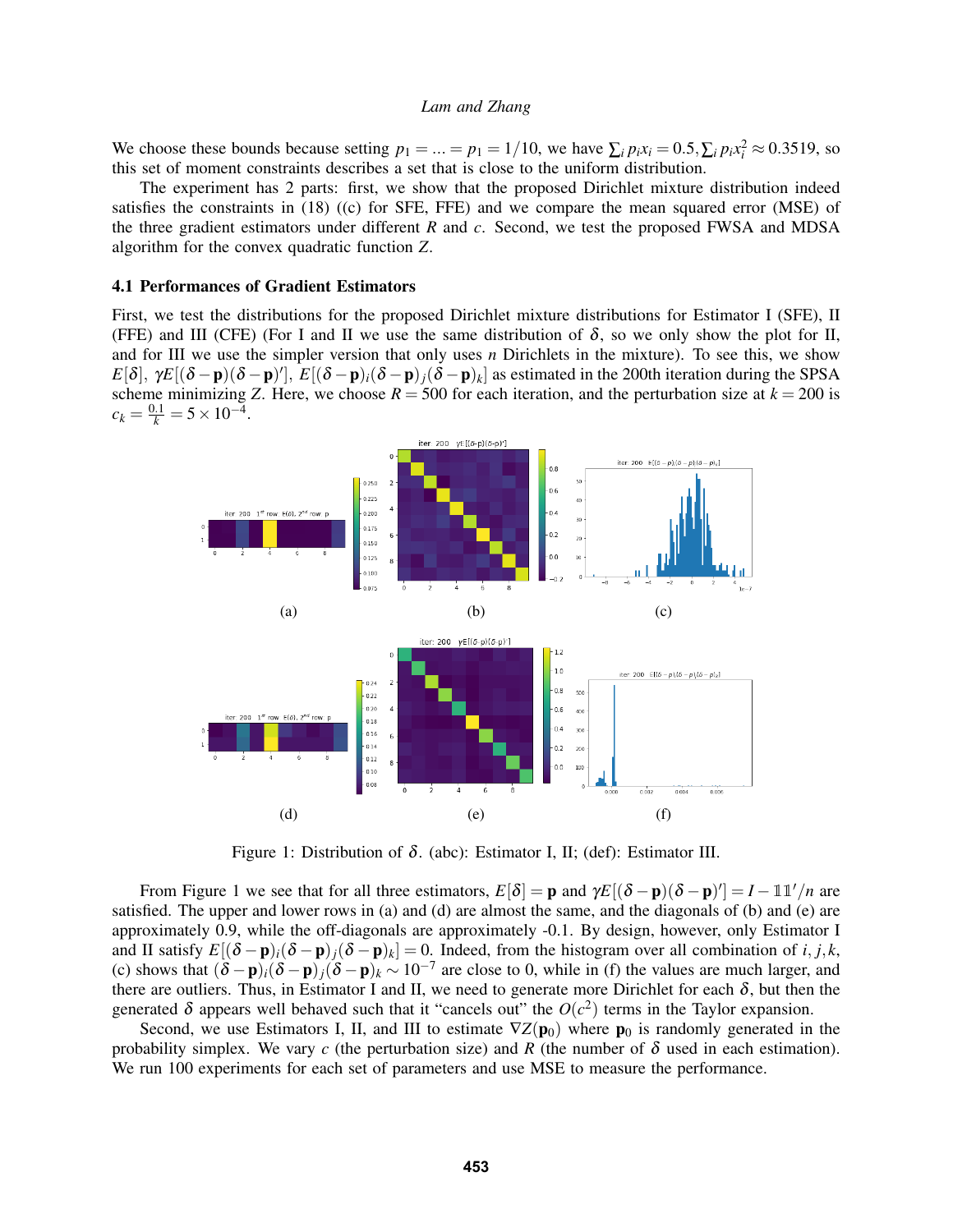<span id="page-9-0"></span>Notice that we know the true gradient at  $\mathbf{p}_0$ :  $\nabla Z(\mathbf{p}_0) = 2A'A\mathbf{p}_0 + B$ . And from analysis we know that the bias for each estimator is



$$
bias \approx -\frac{\mathbb{1}'\nabla Z(\mathbf{p}_0)}{n}\mathbb{1} = -\frac{\mathbb{1}'(2A'A\mathbf{p}_0 + B)}{n}\mathbb{1}
$$

Figure 2: MSE against *c*.

Figure [2](#page-9-0) tells us several things:

1. From Figures (b) and (d), we see that the MSE of Estimator I is much larger than Estimator II and III. In addition, after choosing  $R = O(c^{-2})$  as a function of *c* rather than a constant, the MSE stays at the same level, indicating that its MSE is of order  $R^{-1}c^{-2}$ .

2. The difference between the MSE and the squared bias can be seen as an estimate of the variance of the estimator. So from figure (a) we see that simply changing  $c$  has no effect on variance reduction; while figure (c) shows that to reduce the variance, we can decrease *c* and increase *R* together.

3. Based on Figure [2,](#page-9-0) when choosing which estimator to use in the optimization problem, we should never choose Estimator I due to its large variance. Estimators II and III are comparable in terms of the MSE, but II requires more Dirichlets in the distribution for  $\delta$ , and III puts constraints on the perturbation size  $c$  such that the perturbed  $\bf{p}$  is still in the simplex. So which one to use might depend on the actual function *Z* we are interested in. Generally speaking, II is preferable as the overhead in using more Dirichlets is relatively negligible, and its being free of the constraints on *c* makes it more flexible against III.

### 4.2 Performances of FWSA and MDSA

In this section, we use FWSA and MDSA to minimize *Z*. For FWSA, we choose the update stepsize at iteration *k* to be  $\gamma_k = 0.05/k$ , the perturbation stepsize  $c_k = 0.1/k^{1/4}$ . For MDSA, we choose  $\gamma_k = 1/k^{1.5}$  in the proximal operator, and the same perturbation size  $c_k$  as FWSA. (The MDSA scheme with estimator I gives "nan" during optimization, so we only show the result for FW+Estimator I,II,III and MD+Estimator II,III.) We choose  $R = 500$  in each iteration.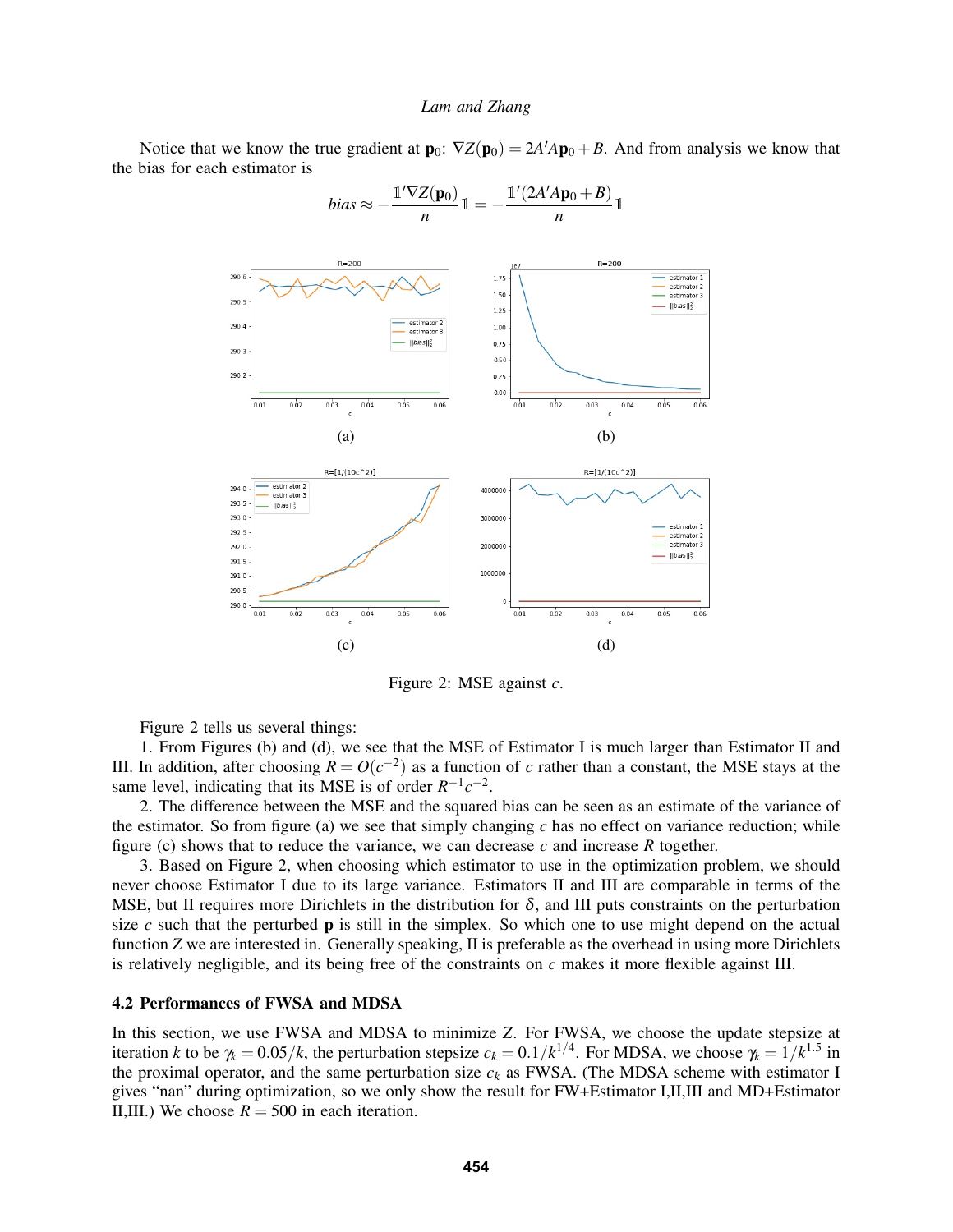We evaluate the performance based on the Frank-Wolfe (FW) gap (for FWSA)

$$
g(\mathbf{p})=-\min_{\mathbf{q}\in\mathscr{U}}\psi(\mathbf{p})'(\mathbf{q}-\mathbf{p})
$$

<span id="page-10-0"></span>and on the function value *Z*.



Figure 3: FWSA vs. MDSA.

From Figure [3](#page-10-0) we see that all 4 experiments using Estimator II/III are converging, but Estimator I either blows up the optimization (as in MDSA) or does not decrease the function at all (as in FWSA). This might be explained by the poor gradient estimation it provides. However, it is interesting that MDSA converges much faster than FWSA. After 300 iterations, FWSA is still well above MDSA (and is still decreasing). This might be because we did not choose the best set of parameters for the optimization, or might be due to the superiority of MDSA itself. In future work, we plan to test on various functions with different sets of parameters for more extensive investigations.

## 5 CONCLUSION

In this paper, we investigated gradient estimators using only noisy function evaluations when the input is constrained to be a probability distribution, a problem motivated from running gradient descent for distributionally robust simulation analysis. Traditional random perturbation approaches encounter difficulties in satisfying the conditions needed to cancel out higher-order bias due to the probability simplex constraint. We proposed a new set of conditions for distributionally constrained random perturbation, and studied three types of gradient estimators, SFE, FFE and CFE, by properly mixing the input distribution with a perturbation vector. We showed that while CFE, like in the classical setting, is the easiest to cancel out higher-order bias, the backward perturbation involved may not satisfy the simplex constraint. SFE and FFE can cancel out higher-order bias with more sophisticated perturbation designs, and FFE tends to have a lower variance than SFE due to first-order term canceling. Based on these, we suggested FFE as the recommended choice. We provided two explicit implementations of these estimators using carefully tuned Dirichlet mixtures. Experimental results supported our theoretical findings, and also showed that the proposed estimators are effective for use in FWSA and MDSA. In particular, FFE or CFE together with MDSA appeared to have the best performance in terms of convergence speed.

### ACKNOWLEDGMENTS

We gratefully acknowledge support from the National Science Foundation under grants CAREER CMMI-1834710 and IIS-1849280.